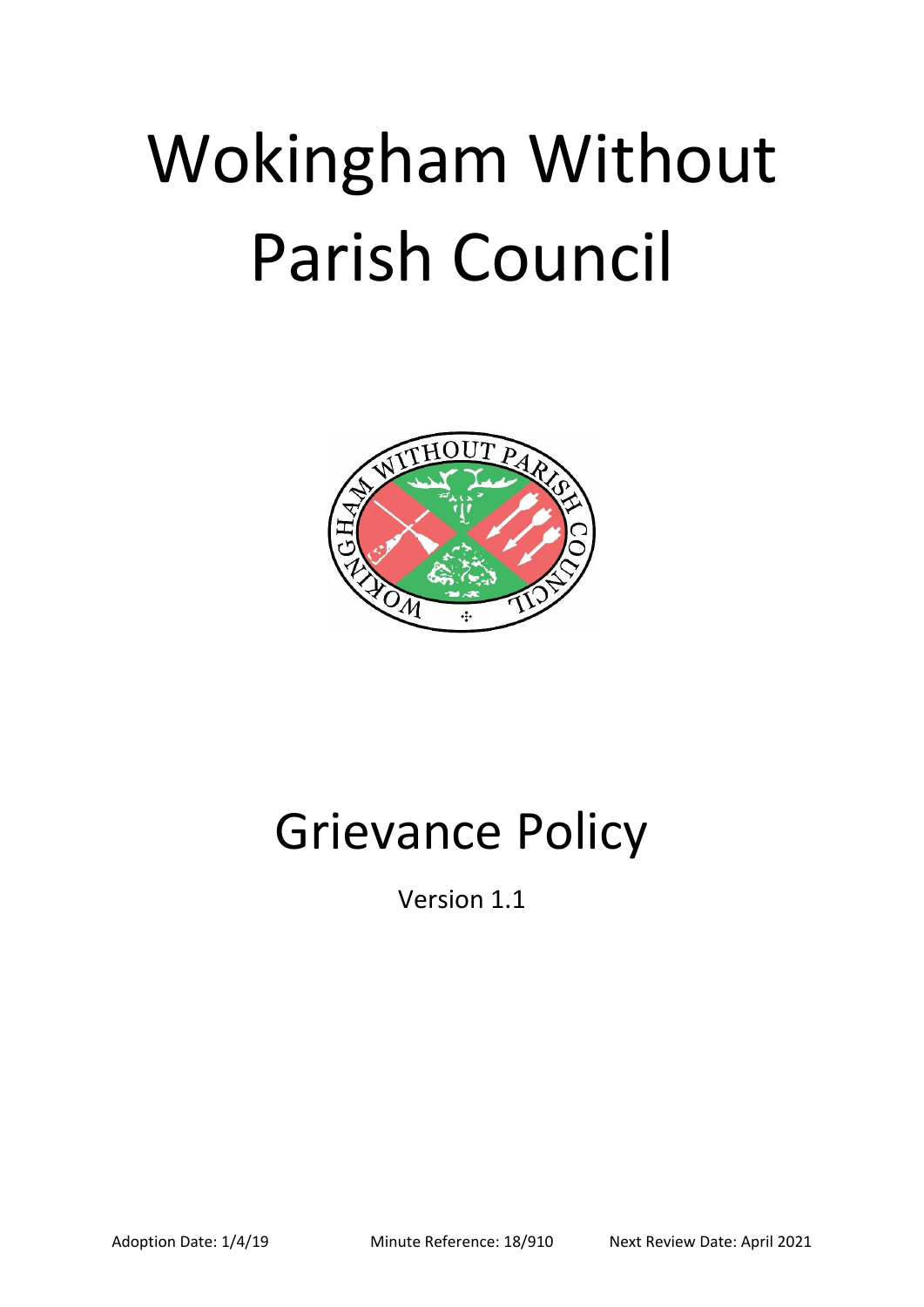# Purpose and Scope

- It is the policy of the council to give employees the opportunity to air and seek redress for any individual employment grievance which they may have. Grievances may be any concerns, problems or complaints employees wish to raise with the council.
- This document describes the procedure which aims to facilitate a speedy, fair and consistent solution to an individual employee's employment grievance.
- This procedure is produced in line with the ACAS Code of Practice 2009 as set out in the Employment Act 2008.

# Principles

- At every stage in the procedure the employee will be given the opportunity to state his or her case before any decision is made.
- Grievances will be dealt with promptly and consistently
- At all formal stages the employee will have the right to be accompanied by a work colleague or trade union representative during the Grievance Hearing.
- An employee will have the right to appeal against any outcome of a Grievance Hearing.
- At no time will an employee be penalised or victimised for having raised a Grievance against the council

#### Procedure

- Wherever possible, any grievance should be raised informally with the Clerk, or if this is inappropriate, with the Council Chairman.
- In the case of the Clerk to the council raising a grievance this should be directed to the Chairman of the council unless the complaint is about the Chairman, in which case another Member can be identified to handle the Clerk's concerns. The recipient of the grievance from the Clerk should share the grievance with the Staffing Working Group established to handle employment matters and the issues should be treated with discretion and confidentiality at all times.

# Written Statement:

• If the employee does not consider it appropriate to raise the grievance informally, or if requested by the person the employee spoke to informally, then the employee should submit a formal grievance in writing to the Clerk, or if this is inappropriate to the Council Chairman.

# Meeting or Hearing:

- Generally, within a reasonable period of time e.g. five working days of receipt of a written complaint, the Clerk or Chairman (the Hearing Manager) will arrange a meeting with the employee.
- The Hearing Manager will endeavour to make the meeting arrangements mutually convenient and will arrange a confidential location, free from interruptions.
- The Hearing Manager will investigate the substance of the complaint and hear submissions from the employee concerned together with such other submissions or evidence as s/he shall consider appropriate and take such steps as s/he shall consider necessary to resolve the issue raised.
- It may be necessary to adjourn the meeting in order for an investigation to take place.
- Careful consideration of the evidence and the necessary steps required to resolve the problems will be given.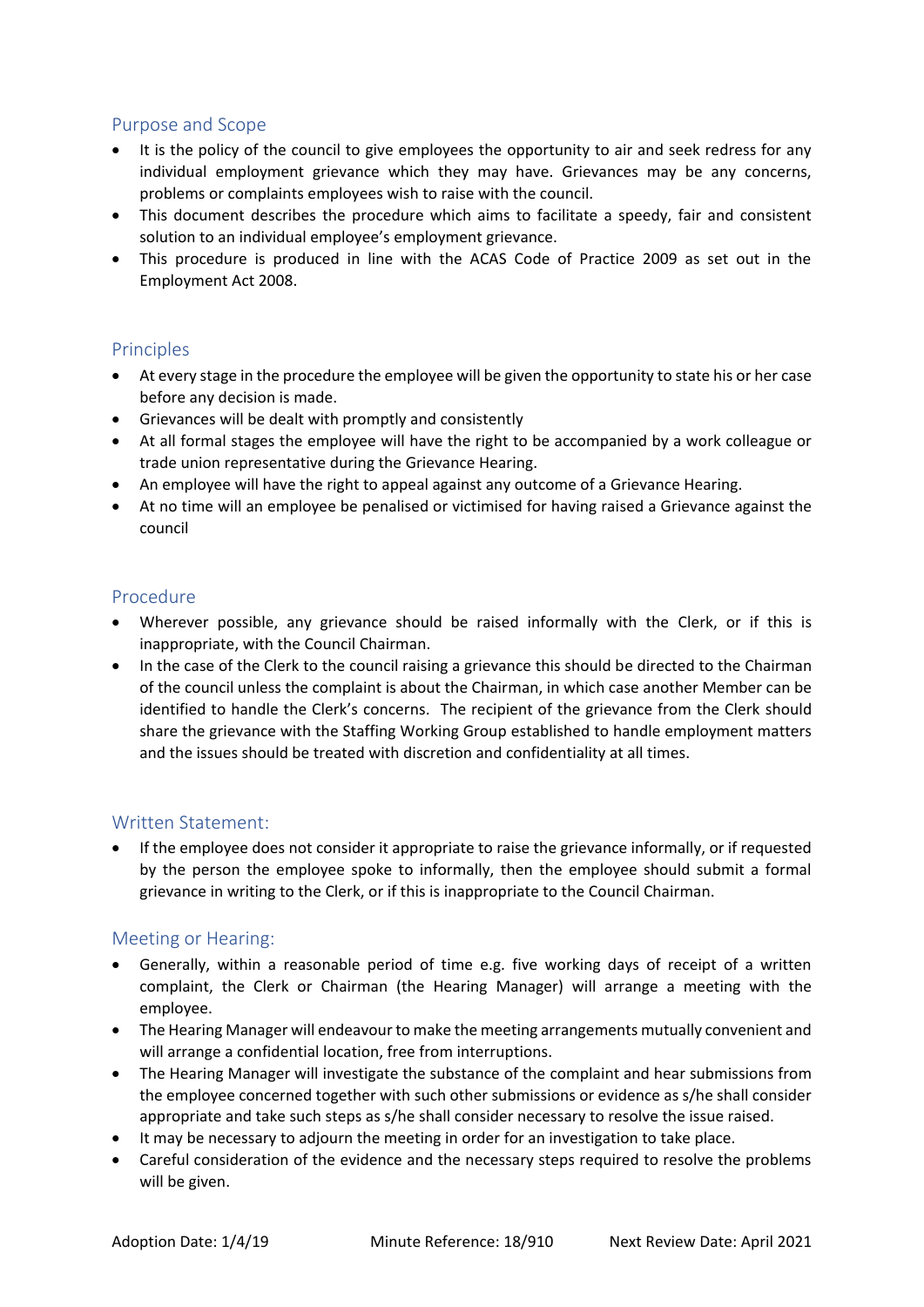- The employee may call witnesses by prior arrangement with the Hearing Manager.
- There is no right for a Member or employee implicated in an employee's grievance to cross examine the aggrieved during a grievance hearing.

# Response:

- The Hearing Manager will advise the decision to the employee in writing and, where appropriate, include an action plan to assist in the resolution of the problem.
- Councils which handle internal disputes effectively generally consider the options and costs in a timely fashion, then agree and publicise the workable solutions, monitor, review and learn from the experience.
- There may be some value in exploring Mediation as a way in which to resolve differences between two parties. The SLCC can advise on approaches and bodies which may be able to assist *(nb external organisations may levy a fee for such services)*

# Appeal:

- If the employee is dissatisfied with the decision of the complaint, s/he may appeal against the decision to the Chair or other elected Member by written notice within five working days of the decision.
- An Appeal may be raised if:
	- The employee thinks the finding, or action plan, is unfair
	- New evidence has come to light
	- The employee thinks that the procedure was not applied properly
- Where possible the appeal will be heard by a separate panel of at least 3 elected members (the 'Appeals Panel') who have not been involved in the original disciplinary hearing, who will view the evidence with impartiality.
- On receipt of the appeal the council's Appeals Panel shall arrange to meet and consult with the employee, the line manager or Members concerned and any other persons, as s/he shall consider appropriate without unreasonable delay.
- Where the council's Chairman has chaired the initial grievance meeting the Vice Chair or other such appointed member shall Chair the appeal hearing.
- The Appeal Hearing Chair shall consider the issues and shall then take all such steps, as s/he may consider necessary to resolve those issues.
- The decision of the Appeal Hearing will be final.
- The council will need to ensure that the Members involved in the hearings are able to act impartially and reasonably at all times.
- The outcome of the appeal should be conveyed to the employee in writing in a timely manner.

# Bullying or Harassment:

- If a grievance concerns alleged bullying or harassment the matter should be reported promptly to the Clerk or Council Chairman if more appropriate, with an indication of the required action.
- The complaint will then be investigated and any action taken and any resolution achieved will be reported back.
- If the solution is not satisfactory to the complainant, the matter will be discussed further and, if appropriate, an alternative solution agreed.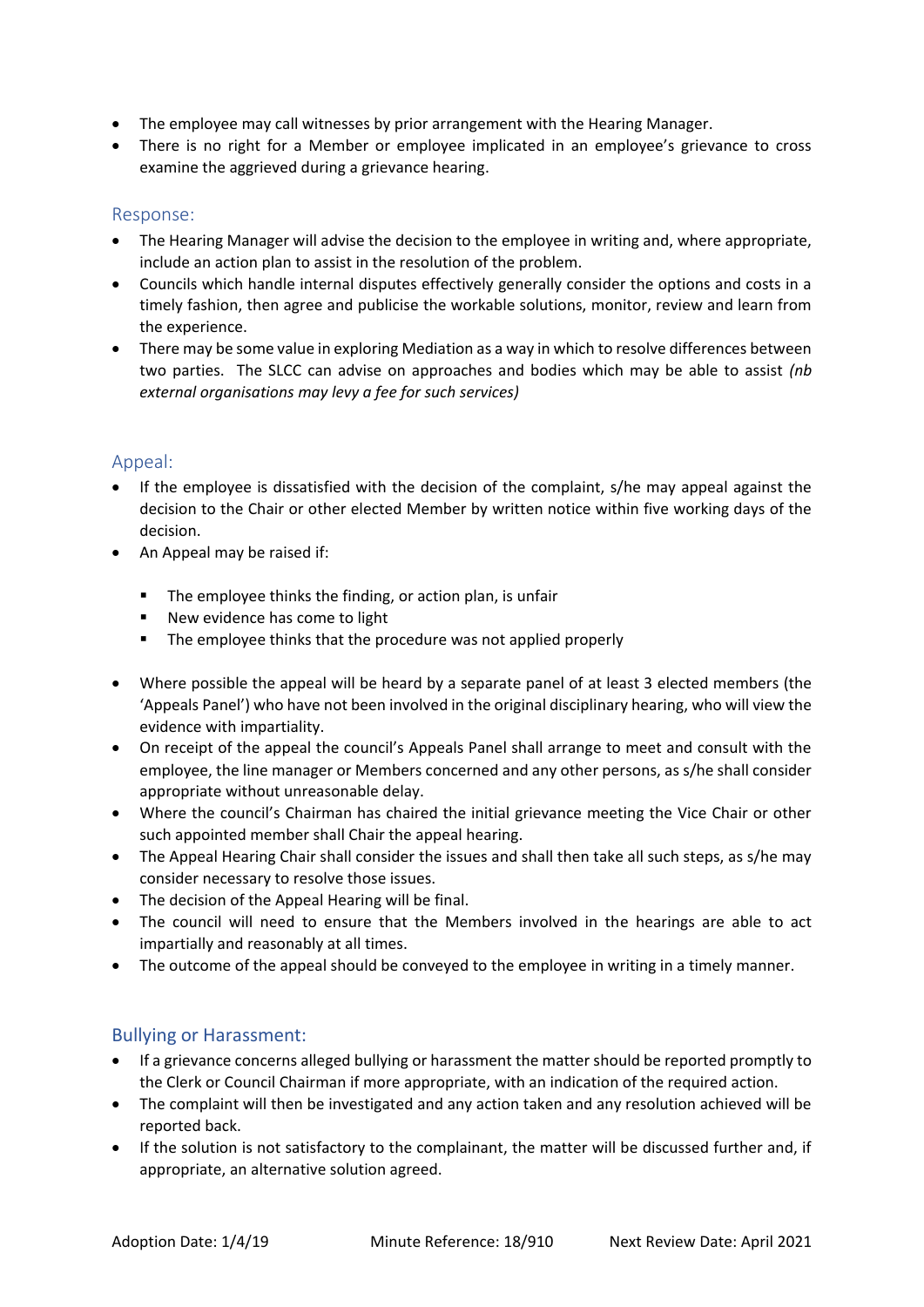- The decision at this stage will generally conclude the enquiry.
- If a further appeal or review is available, the employee will be notified.
- As a result of an investigation into a claim of harassment, disciplinary action may be instigated against any alleged perpetrators of the action or in the case of alleged perpetrators being elected Members, a Code of Conduct complaint lodged by the council through the Monitoring Officer at Wokingham Borough Council (See [https://www.wokingham.gov.uk/council-and-meetings/councillors-and](https://www.wokingham.gov.uk/council-and-meetings/councillors-and-mps/complain-about-a-councillor/)[mps/complain-about-a-councillor/](https://www.wokingham.gov.uk/council-and-meetings/councillors-and-mps/complain-about-a-councillor/) )

# Right to be Accompanied:

- At any formal stage of the procedure an employee may be accompanied by a fellow employee of their choice or their trade union representative or official of a trade union (appropriately accredited) but as this is an internal procedure they will not be entitled to be accompanied by any external supporter e.g. partner, parent, solicitor etc.
- This right to be accompanied is enshrined in the Employment Relations Act 1999.
- To exercise this right the employee should make a reasonable request.
- The companion will be allowed to address the hearing, put and sum up the employee's case, respond to views expressed at the hearing and to confer with the employee during the hearing (sometimes in an adjournment) but is not allowed to answer questions on the employee's behalf, address the hearing if the employee does not wish it or prevent the employer from explaining their case.

# Hearing Panels

- The SLCC advise that councils establish hearing panels to hear disciplinary and grievance hearings on an annual basis so that if a dispute does arise in the workplace the elected members involved are already trained and briefed on their duties as a hearing or appeal panel member.
- In situations where individual members are implicated in the dispute or have undertaken an investigatory role then they will need to be substituted as panel members.

# Confidentiality:

- So far as is reasonably practicable, the council will keep any grievance or complaint of harassment confidential between the Clerk or Member investigating the grievance or complaint, the employee and the person about whom the grievance or complaint is made.
- If it is necessary to investigate the matter with any other employee or person, the employee will be so advised.

# Record Keeping:

• In all cases, written records of the nature of the grievance raised, the employer's response, action taken (with reasons), details of any appeal and subsequent developments will be retained and kept in accordance with the council's Retention of Documents and Records Management Policy.

# Grievances raised during Disciplinary Processes

• In some circumstances when a disciplinary process has commenced an employee chooses to exercise his/her right to raise an internal grievance about the employment relationship with the council or individual Members.